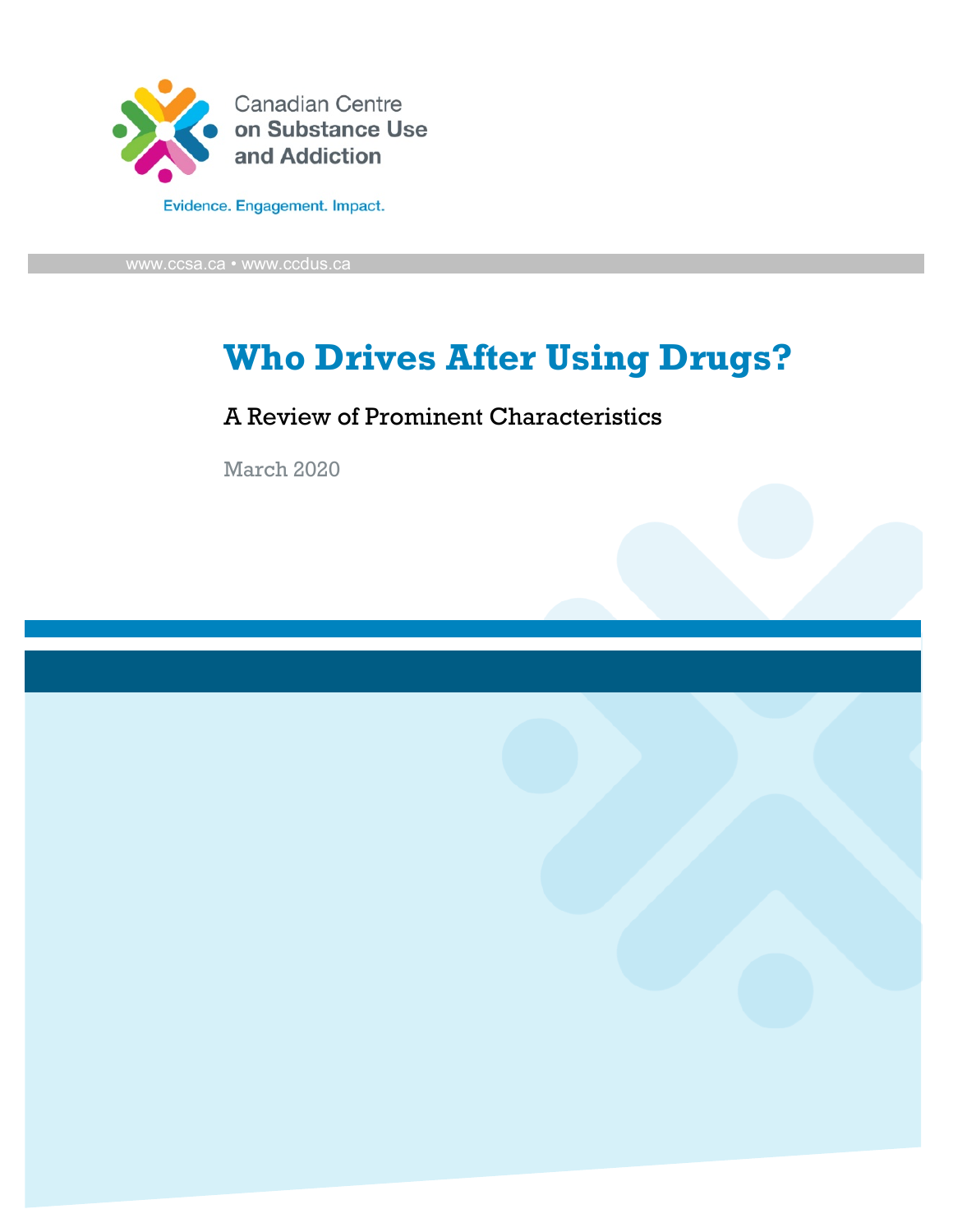# **Who Drives After Using Drugs?**

#### A Review of Prominent Characteristics

This document was published by the Canadian Centre on Substance Use and Addiction (CCSA).

Suggested citation: Beirness, D. (2020). *Who drives after using drugs? A review of prominent characteristics.* Ottawa, Ont.: Canadian Centre on Substance Use and Addiction.

© Canadian Centre on Substance Use and Addiction, 2020.

CCSA, 500–75 Albert Street Ottawa, ON K1P 5E7 Tel.: 613-235-4048 Email: info@ccsa.ca

Production of this document has been made possible through a financial contribution from Health Canada. The views expressed herein do not necessarily represent the views of Health Canada.

This document can also be downloaded as a PDF at www.ccsa.ca

Ce document est également disponible en français sous le titre :

*Qui conduit après avoir pris de la drogue? Un examen des principales caractéristiques*

ISBN 978-1-77178-629-4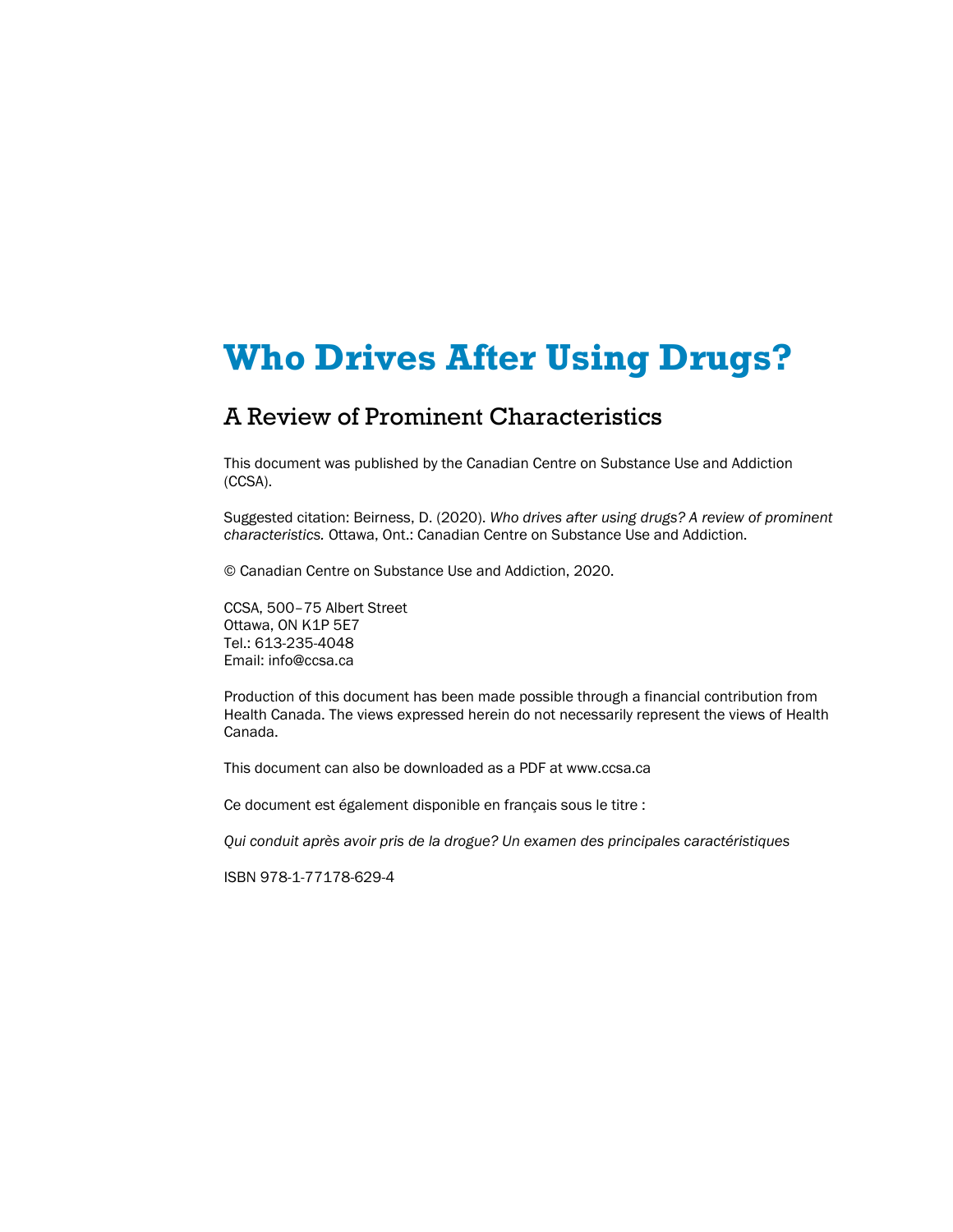### **Table of Contents**

 $\frac{1}{2}$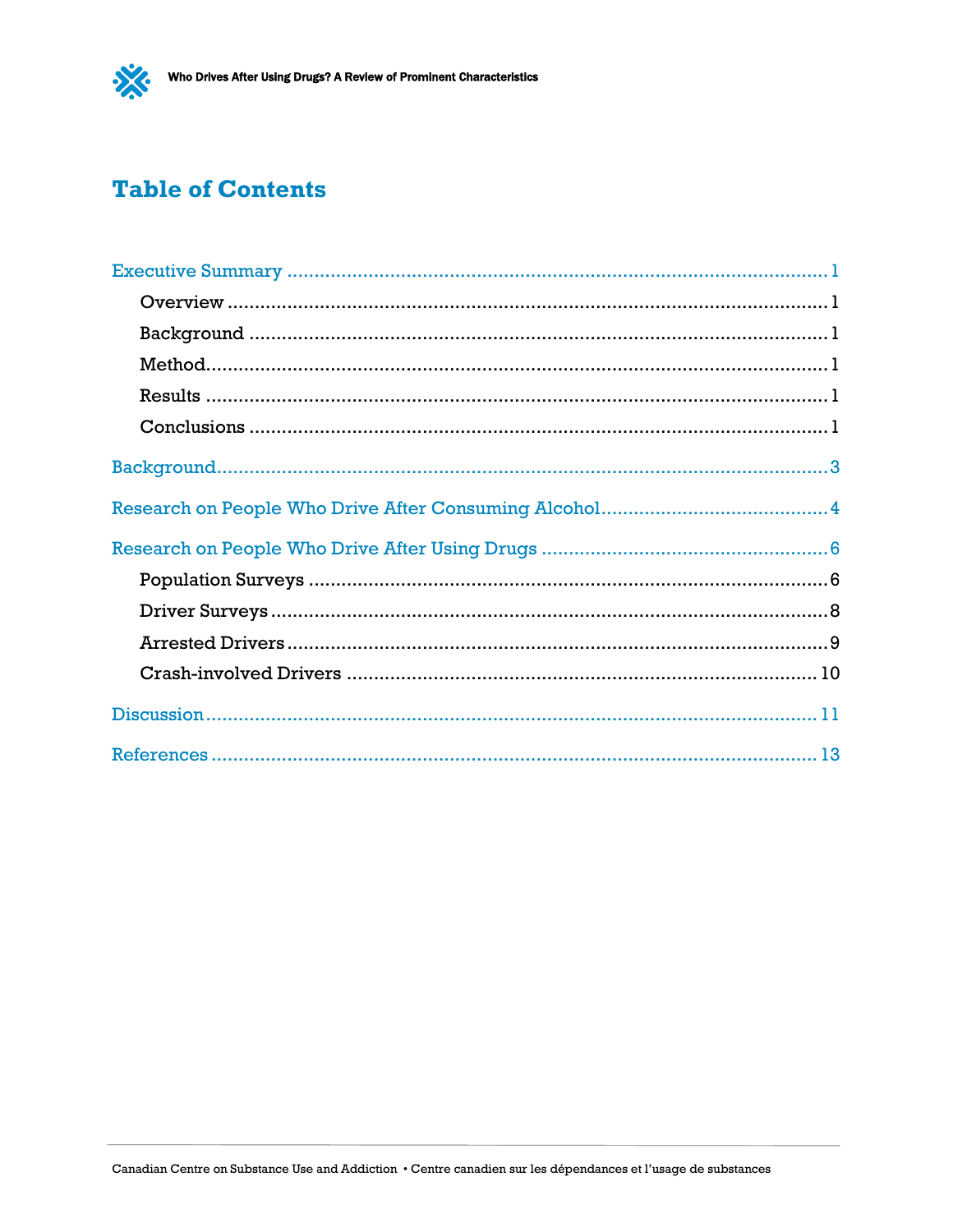

#### **Conflict of Interest**

The author has no conflict of interest.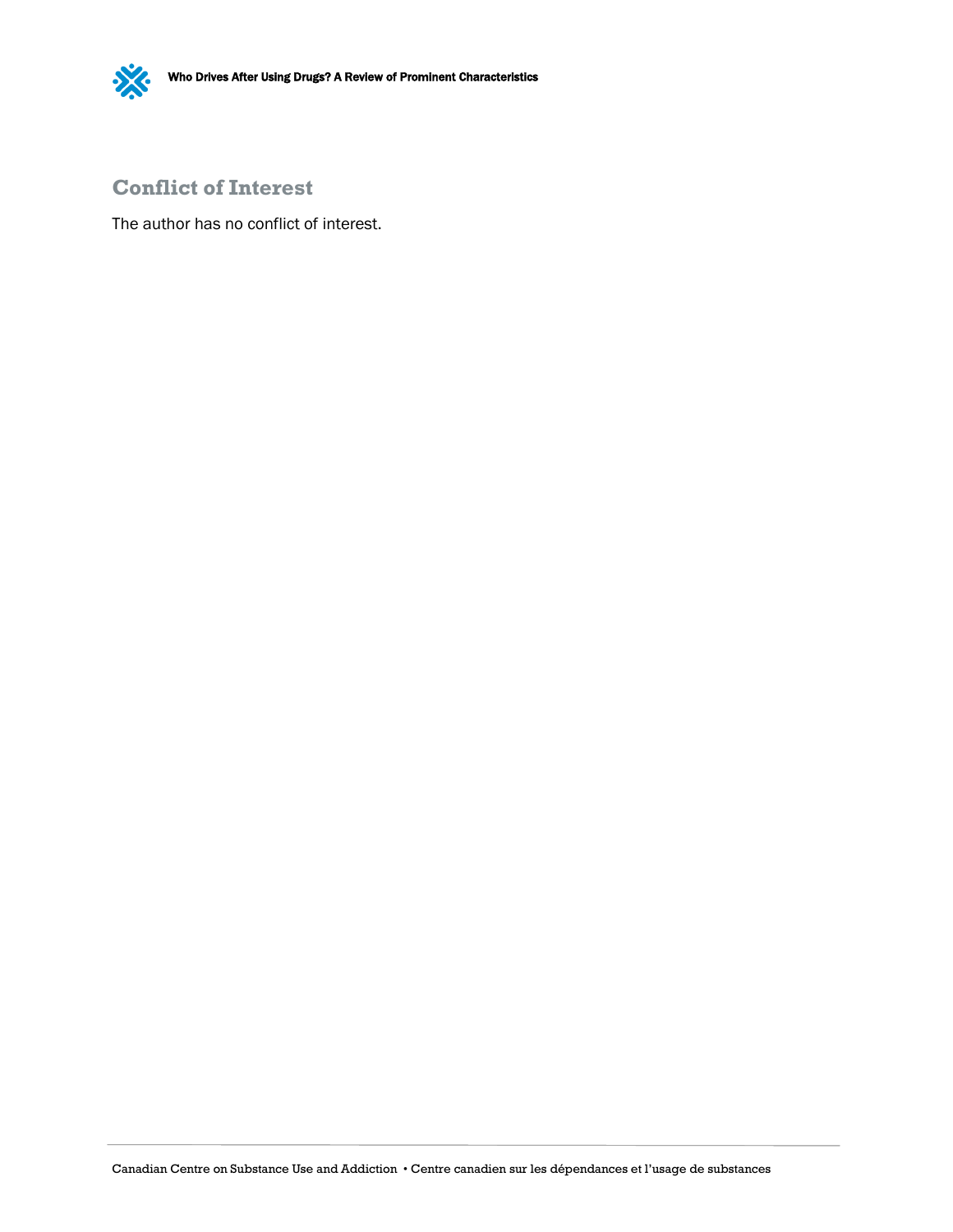

### <span id="page-4-0"></span>Executive Summary

### <span id="page-4-1"></span>**Overview**

This report explores the prominent characteristics of people who drive after using drugs and the circumstances under which this behaviour occurs. Not everyone who drives after drug use displays the same characteristics and patterns of behaviour. The report tries to determine if there are prominent characteristics that define identifiable subgroups within the population of people who drive after using drugs.

This report is intended for a broad audience, including law enforcement officers, policy makers, road safety professionals, researchers and addiction professionals.

### <span id="page-4-2"></span>**Background**

Over the past 30 years, research has provided a great deal of information about the characteristics of drinking drivers and the circumstances under which the behaviour occurs. This information has been influential in developing and implementing new policies, enforcement activities, prevention campaigns and rehabilitation programs. More recently, driving after using drugs has become more common than driving after drinking. However, the state of knowledge about people who drive after the use of drugs pales in comparison with that about drinking drivers.

### <span id="page-4-3"></span>**Method**

Research to identify the prominent characteristics of drugged drivers and the circumstances of the crashes in which they become involved has used data from self-report surveys, surveys of drivers and data on drivers arrested for drug-impaired driving, as well as those who become involved in crashes related to their use of drugs. This report used a literature review and analysis of existing datasets as its two primary approaches.

### <span id="page-4-4"></span>**Results**

According to the research analyzed for this report, the prominent characteristics of people who drive after the use of drugs vary according to the population examined. These are outlined in the table that follows.

The drugs most commonly used by drivers are cannabis, central nervous system (CNS) depressants, opioids and CNS stimulants. To some extent, the characteristics of people who drive after drug use vary according to the substance used.

### <span id="page-4-5"></span>**Conclusions**

The study confirmed that there is considerable heterogeneity within the population of people who drive after the use of psychoactive substances. Nevertheless, identifying the prominent characteristics of people who drive after using drugs is of value to those working in prevention and public education, public health and law enforcement to help them develop more effective prevention and intervention programs. It might be possible to identify clusters of characteristics that serve to identify subgroups within this population. Subgroups could differ in the frequency of driving after drug use, the personal and environmental factors precipitating the behaviour, and the extent of their risk as a result of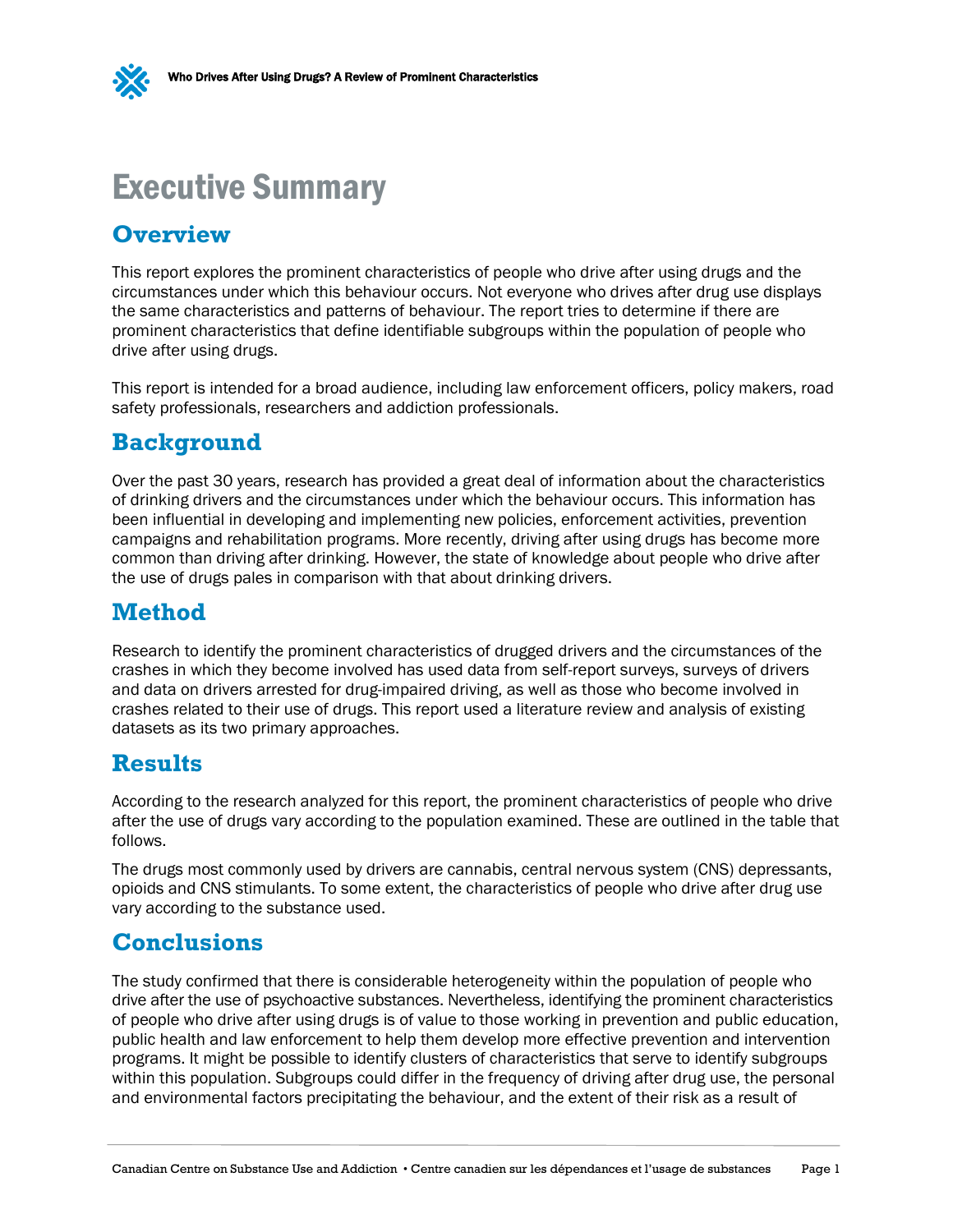driving after using drugs. The identification of such subgroups can be used to create targeted prevention and public education messages and programs, to enhance the implementation of enforcement activities, and to develop more effective rehabilitation programs directed at specific factors associated with the behaviour of people in these subgroups. Better understanding of the characteristics of people who drive after using drugs is a crucial step in reducing the prevalence of drugged-driving behaviour and the negative consequences associated with it.

| <b>Questionnaire Surveys</b>                       | <b>Roadside Surveys</b> | <b>Arrested Drivers</b>           | <b>Crash-involved Drivers</b> |
|----------------------------------------------------|-------------------------|-----------------------------------|-------------------------------|
| Male                                               | Male                    | Male                              | Male                          |
| Age $<$ 30                                         | Age $<$ 30 and $>$ 55   | Age Male 19-35:<br>Female 26-45   | All ages                      |
| Early onset of THC use                             | Late night              | F: depressants, opioids           | F: depressants, opioids       |
| Other illegal drug use                             | Cannabis, cocaine use   | M: cannabis                       | M: cannabis                   |
| Frequent, heavy alcohol<br>use                     |                         | High re-arrest rates              | All days, all times of day    |
| Tobacco use                                        |                         | High drug concentrations          |                               |
| Other high-risk, health<br>compromising behaviours |                         | Younger than alcohol<br>offenders |                               |

| Prominent Characteristics of Persons Who Drive after Drug Use According to Population Studied |  |  |
|-----------------------------------------------------------------------------------------------|--|--|
|                                                                                               |  |  |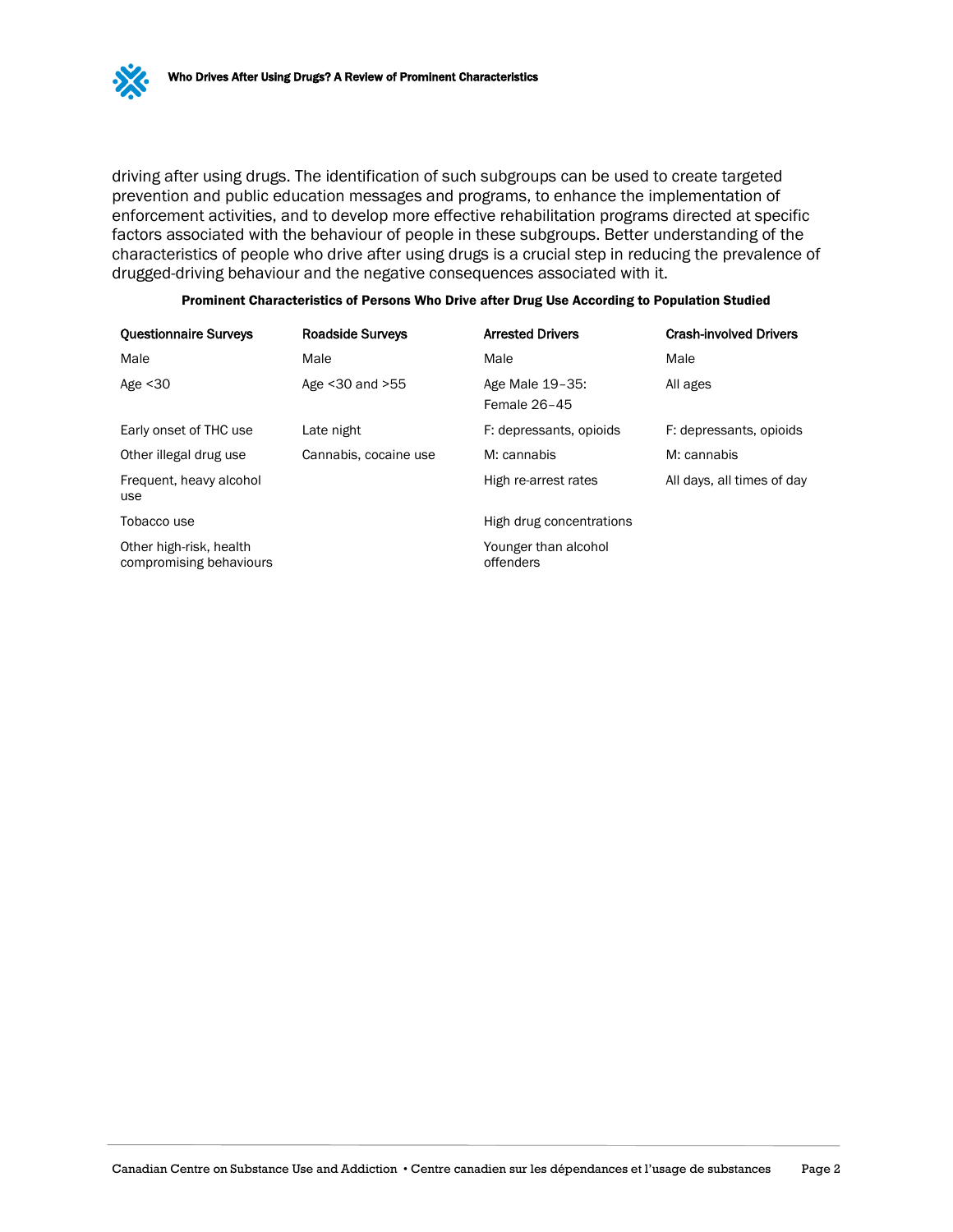

# <span id="page-6-0"></span>**Background**

Every time a person gets behind the wheel of a motor vehicle, there is a risk that the person will become involved in a crash, possibly involving serious injury or death. The extent of risk varies according to a number of factors, such as driver age, experience, environmental conditions, the condition of the vehicle and the roadway, and interactions among these factors. Understanding of the factors that contribute to crash risk can be used to develop programs and policies to help mitigate the risk. As an example, the age and inexperience of new drivers was addressed with graduated licensing programs that restricted the time and circumstances during which novices could learn to drive, thereby allowing them to gain experience under low-risk conditions. This approach has resulted in demonstrable reductions in serious crashes among this group of drivers (Foss, Feaganes, & Rodgman, 2001; Masten, Foss, & Marshall, 2001; Mayhew, Simpson, des Groseilliers, & Williams, 2001; Shope, 2007).

Driving while impaired by alcohol is also an area of road safety where considerable work has been undertaken to better understand the personal and environmental factors that lead to this high-risk behaviour. The prominent characteristics of those who repeatedly drive with elevated alcohol levels have been well documented (Beirness, Mayhew, & Simpson, 1996) and used to develop strategies to target those at highest risk. For example, assessment and rehabilitation programs specifically designed for convicted drinking drivers with different levels of risk have become commonplace.

In recent years, driving while impaired by the use of psychoactive drugs has become a prominent road safety issue. This behaviour has often been viewed as simply another version of alcoholimpaired driving. In many respects, driving after drug use is similar to, and often overlaps with, driving after drinking. However, it is becoming increasingly apparent that there are important differences between the two behaviours that could have implications for developing prevention, enforcement and rehabilitation programs.

It is imperative to recognize that whereas driving after drinking alcohol focuses on the use of a single substance, there are a multitude of drugs that can be consumed and act in different ways to adversely affect one's ability to operate a vehicle safely. Not only can drugs differ in terms of effects, but the reasons for use, time of use, duration of use and use of multiple drugs can complicate attempts to understand drugged-driving behaviour and those who engage in it. Furthermore, testing for drug use by drivers is often inconsistent, time sensitive, intrusive and expensive. Hence, any conclusions about drugged driving are often tempered by the inherent limitations of the research.

This report documents the prominent characteristics of people who drive after using drugs and the circumstances in which the behaviour occurs. It first provides an overview of the literature on the characteristics of drinking drivers. This literature provides the context for analyzing the characteristics of those who drive after using drugs other than alcohol and establishes a starting point for research examining the factors associated with driving after the use of drugs. The existing literature on the characteristics of drugged driving is then examined. This review is supplemented by analyses of several large databases containing information on people who drive after drug use. This report is intended for a broad audience, including law enforcement officers, policy makers, road safety professionals, researchers and addiction professionals.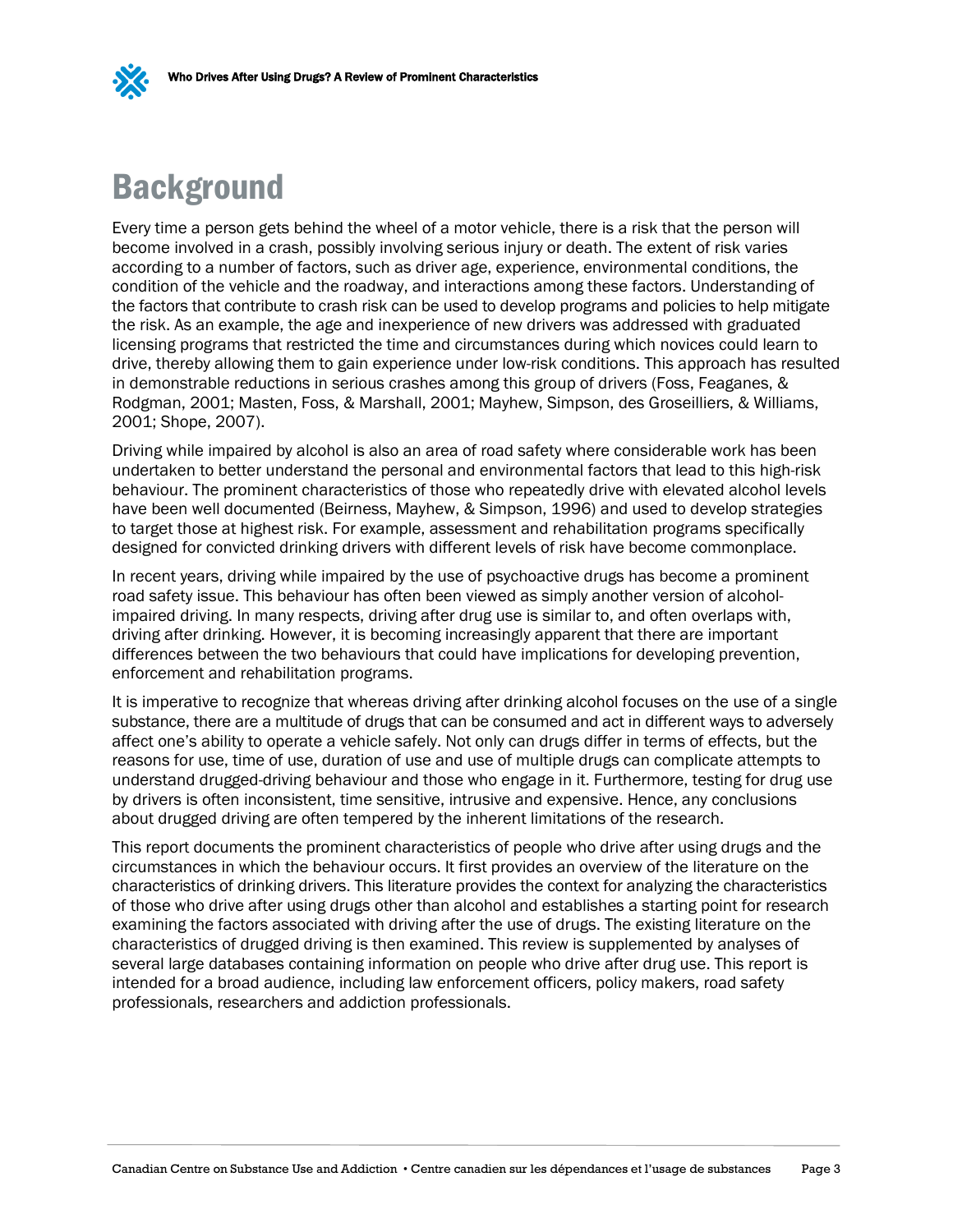

# <span id="page-7-0"></span>Research on People Who Drive After Consuming Alcohol

Research on the characteristics of drinking drivers was prominent in the 1980s and 1990s in response to rising social concern about alcohol as a cause for car crashes. Several different approaches have been used to examine the demographic and psychosocial characteristics of those identified as drinking drivers. These approaches have included general population surveys, roadside surveys, offender surveys and investigations of crash-involved drivers. The major difference among these approaches was the manner in which drinking drivers were identified. Population surveys rely on self-reported information to identify persons who drive after using alcohol; all other approaches identified persons who drive after using alcohol objectively through charge data or actual blood alcohol concentration (BAC) at the time of driving or both.

The type of information available was dependent upon the population studied. For example, general population surveys often included information on education, income and marital status, as well as social, psychological and attitudinal characteristics. On the other hand, studies of arrested and crash-involved drivers were limited in the extent of psychosocial information available, but were more likely to include the driver's BAC. The use of different populations in these studies, however, can lead to differences in the characteristics that distinguish between persons who drive after using alcohol and those who do not.

Nevertheless, from the variety of information available from these studies, the general profile that begins to emerge of people who drive after using alcohol has the following characteristics:

- Male between 30 to 45 years of age;
- Employed with low to moderate income;
- No post-secondary education;
- Engages in other behaviours that compromise health and safety;
- Enjoys the thrill and excitement of taking risks;
- May exhibit aggressive and hostile tendencies; and
- Has a record of previous traffic violations and crashes.

In addition, one group at particularly high risk can be distinguished from other groups of people who drive after drinking on the basis of several characteristics (Simpson, Beirness, Robertson, Mayhew, & Hedlund, 2004). Members of this group engage in the behaviour frequently, often at very high BACs (greater than 150 mg/dL), and may also have been convicted of an impaired driving offence on one or more previous occasions. Members of this group are typically males between 25 and 45 years of age with a history of frequent and heavy use of alcohol. Many meet the criteria for a clinical diagnosis of alcohol use disorder.

Combining the prominent characteristics of persons who drive after consuming alcohol into a single profile, however, can be misleading. Although many characteristics stand out and appear to create a profile of the typical person who drives after consuming alcohol, not all drivers who exhibit these characteristics drive after using alcohol and not all persons who drive after consuming alcohol display these characteristics. There exists considerable variability in the characteristics of persons who drive after drinking and a single profile may have little predictive validity.

Studies in this area using complex statistical analyses have revealed that it is possible to identify related clusters of characteristics that could be used to identify subgroups or typologies of persons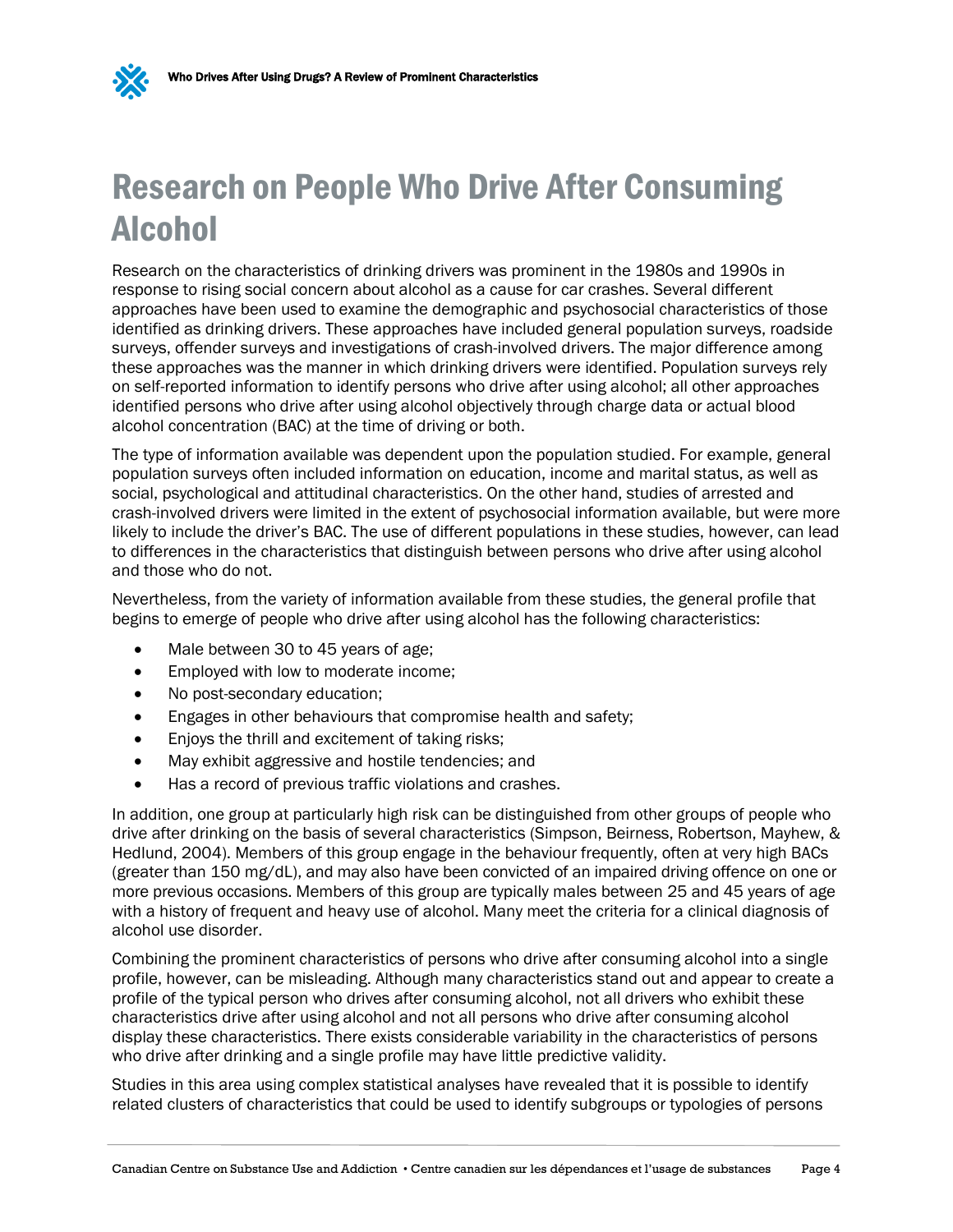who drive after consuming alcohol whose risk of experiencing adverse consequences differed. Various studies have examined groups of driving while impaired (DWI) offenders to identify subgroups (e.g., Arstein-Kerslake & Peck, 1986; Donovan & Marlatt, 1982; Steer, Fine, & Scoles, 1979; Wells-Parker, Cosby, & Landrum, 1986; Wilson, 1991). Although these studies examined somewhat different characteristics, there were similarities in their findings. First, all studies reported one or more "deviant" subgroups, described variously as "irresponsible," "depressed," "aggressive/hostile" or "excessive drinkers." Perhaps the most striking finding was that the largest subgroup of offenders was typically described as "well-adjusted" and could not be distinguished from non-offenders.

Identifying clinically relevant subgroups of drivers who drink not only served to help understand some of the underlying conditions that give rise to this behaviour, but also illustrated the diversity of characteristics of drivers who drink. These findings had immediate relevance in two areas: prevention and rehabilitation. It was apparent that prevention strategies needed to be more diverse. First, the fact that the largest subgroup of drivers who drink could not be distinguished from drivers who do not drink indicated that broad, general prevention campaigns remained important to enhance deterrence, raise the level of understanding and appreciation of the legal and human consequences, assist in developing alternative behaviours, and change social attitudes about the behaviour. In addition, targeting subgroups of offenders with specific messages and tactics was viewed as a means to reach those at high risk of engaging in driving after drinking. Rehabilitation programs for convicted offenders also needed to move beyond the simple "one size fits all" model towards a system that involved a comprehensive assessment of patterns of alcohol use, driving behaviours and personal characteristics as a means to direct offenders to a tailored program that better reflected their needs.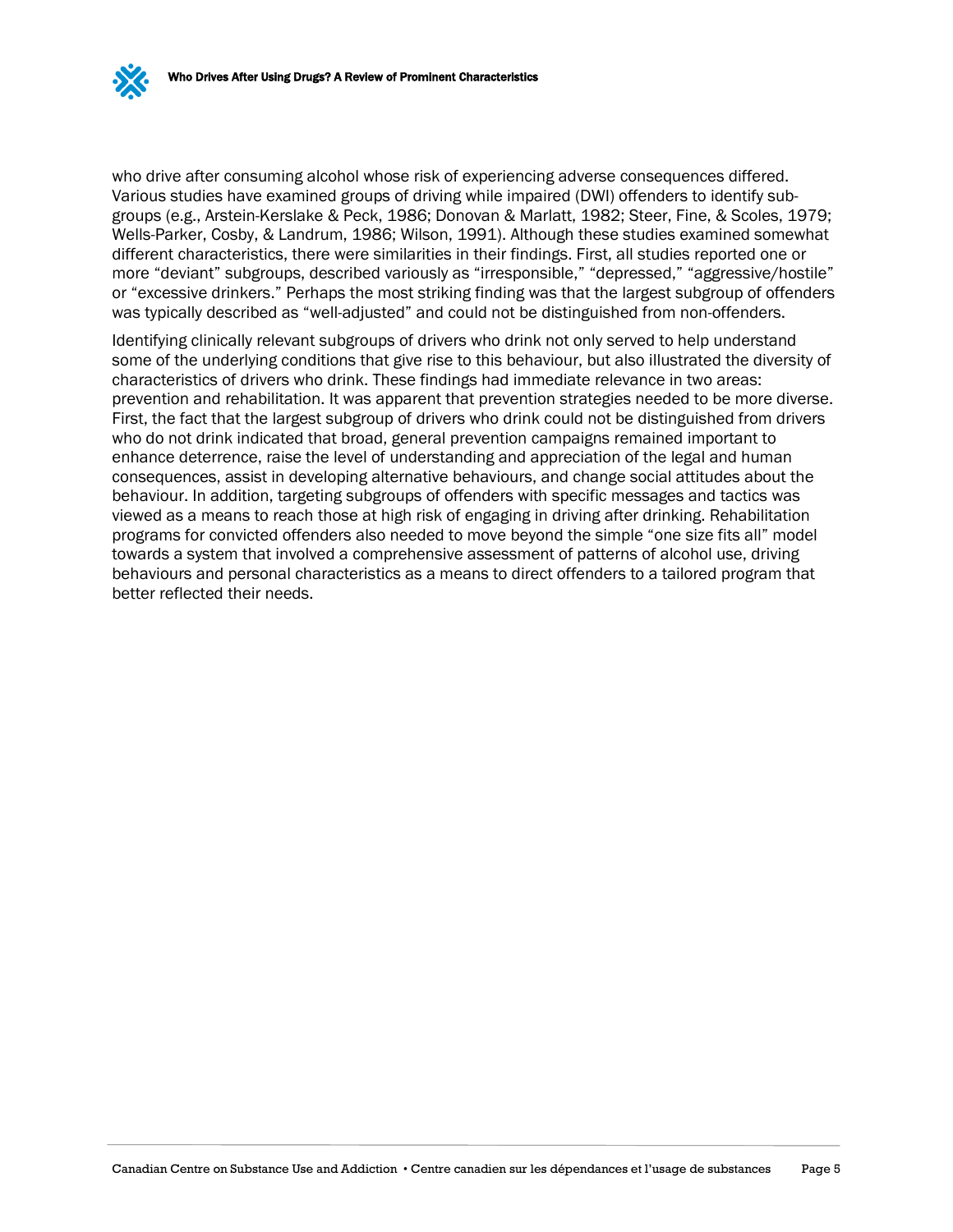

# <span id="page-9-0"></span>Research on People Who Drive After Using Drugs

Recent interest in the use of drugs by drivers has prompted several investigations of the characteristics of those who engage in this behaviour and of those most likely to experience the adverse consequences of doing so. As was the case for studies of persons who drive after consuming alcohol, studies of those who drive under the influence of drugs have examined various populations — the general population of drivers, drivers on the road, drug-impaired driving offenders and crash-involved drivers. The following section reviews the findings from existing studies and also includes some original analyses using available data that has information about people who drive after using drugs.

### <span id="page-9-1"></span>**Population Surveys**

Young drivers are at high risk of crash involvement and have been the focus of several studies. In an examination of data from the U.S. National Survey on Drug Use and Health, Azofeifa, Mattson and Lyerla (2015) found that among 16 to 25-year-olds who reported cannabis use but no other illegal drug use in the past 12 months, 3.2% had driven under the influence of cannabis. Males were more likely to have done so (3.7%) compared to females (2.7%). Males were also more likely to have driven after drinking and after a combination of alcohol and cannabis use.

Benotsch and colleagues (2015) conducted an online survey of the non-medical use of prescription drugs and driving among college students aged 18 to 25. Non-medical prescription drug use was reported by 28% of respondents. Among the 12.2% who reported driving after the non-medical use of these drugs, the use of other psychoactive substances was significantly more likely. These drivers also scored higher on measures of impulsivity, hopelessness and sensation seeking, and reported lower perceptions of risk associated with driving after non-medical drug use.

Using data from a survey of drug use among high school students in Atlantic Canada, Asbridge, Cartwright and Langille (2015) examined driving under the influence of opioids. Overall, 4.3% of all senior students eligible to drive (aged 16 to 18; n=3,655) reported driving under the influence of opioids in the past year. Among those who had used a prescription opioid, 14% had driven after use. The rate of driving under the influence of an opioid was higher (25.1%) among those who used opioids both medically and recreationally than among those who used opioids for medical purposes only (9.6%). Driving under the influence of opioids was associated with higher socio-economic status, higher sensation seeking, lower parental attachment, recreational use of opioids and engaging in other risky driving behaviours.

Le Strat, Dubertret and Le Foll (2015) examined data from the 2001–2002 National Epidemiological Survey on Alcohol and Related Conditions in the United States. This survey involves over 43,000 adults aged 18 and over. Among those who reported ever having used cannabis, 5.15% also reported having driven after use. Early age of onset of cannabis use was found to be associated with an increased risk of driving after cannabis use, with those who used cannabis before the age of 14 being three times more likely to report having driven after using cannabis than those who began using cannabis later.

Although the research in this area has tended to focus on younger drivers, Choi, DiNitto and Marti (2015) examined factors associated with driving under the influence of alcohol or drugs or both among older adults. Using data from 11,188 respondents aged 50 and over in the National Survey on Drug Use and Health, these authors identified four risk groups based on their patterns of substance use, previous incidents of driving under the influence and previous arrests. The largest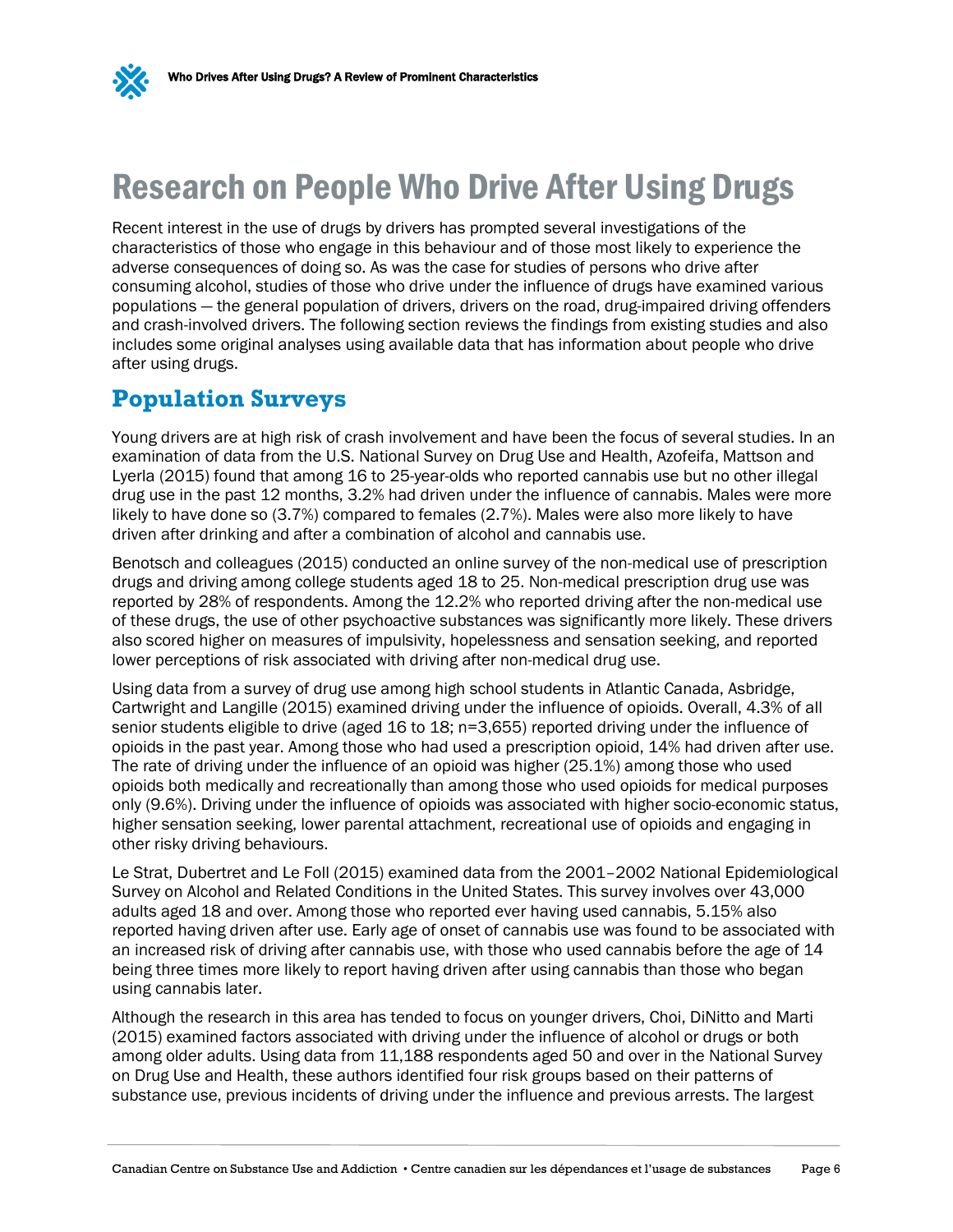group (63% of the sample) had the lowest risk. The highest risk group (9% of the sample) had the lowest education and income levels, the poorest self-rated health, the highest rates of divorced or never-married persons, and the highest rates of mental health problems. A subsequent study reported that higher frequency of alcohol use, heavy episodic drinking, cannabis use and history of a major depressive episode were factors that increased the risk of driving under the influence in this sample of older drivers (Choi, DiNitto, & Marti, 2016).

In an online survey of 865 individuals aged 18 and over who reported using cannabis following its legalization in Colorado and Washington, 43.6% of respondents reported driving under the influence of cannabis within the past year and 23.9% reported doing so at least five times in the past month. Knowledge of cannabis and driving laws was a weaker predictor of driving after cannabis use than increased perceptions of the dangers of the behaviour, which suggests that prevention messages might be best focused on safety rather than the law. (Davis, et al., 2016).

In an online survey that included questions about driving after using cannabis in the past 30 days, Berg and colleagues (2018) targeted individuals aged 18 to 34 years who use cannabis. Participants (n=1,567) used cannabis on an average of 17.8 days in the past month; 48.4% reported driving after cannabis use in the past month and 74% reported having been a passenger with a driver who had used cannabis. The factors associated with driving after cannabis use included: younger age, more frequent cannabis use, having more friends who used cannabis, less concern about driving after cannabis use and being more likely to rate "getting high" as the reason for using cannabis.

#### CADUMS Data

The Canadian Alcohol and Drug Use Monitoring Survey (CADUMS) was a comprehensive telephone survey on alcohol and other drug use conducted by Health Canada from 2008 through 2012. It included residents of Canada aged 15 and over in all ten provinces. In addition to questions about substance use, the content included items concerning general health and well-being, harms related to alcohol and drug use, and driving after using alcohol or cannabis. Combining the datasets from 2009 through 2012 yielded 841 persons who indicated they had driven a motor vehicle within two hours of using cannabis within the past [1](#page-10-0)2 months (Health Canada, 2013).<sup>1</sup>

Among this group of drivers, 75.6% were male. Just over 40% were between the ages of 18 and 29. The majority (88.2%) rated their general health in the "good" to "excellent." Similarly, 89.6% rated their mental health in the same range.

Although rates of tobacco smoking have decreased substantially over the past several years, over half (54.0%) of those who indicated driving after cannabis use reported currently smoking tobacco. This compares with 15% of the general population who reported smoking tobacco regularly (Health Canada, 2019a).

The Alcohol, Smoking and Substance Involvement Screening Test (ASSIST), developed by the World Health Organization to assess the risk of experiencing health and other problems associated with the use of specific substances (WHO ASSIST Working Group, 2002; Humeniuk, et al., 2008), was included in the CADUMS questionnaire to assess potential problems related to cannabis use. Scores on this instrument range from 0 to 39 with scores of four or more indicating a pattern of use

<span id="page-10-0"></span> <sup>1</sup> The sample of 841 persons who reported driving after using cannabis were identified from the 47,836 people who completed the CADUMS surveys from 2009 through 2012. The responses of these people to the survey were used to describe the characteristics of this sample. This group is not considered a representative sample of Canadians who drive after using cannabis.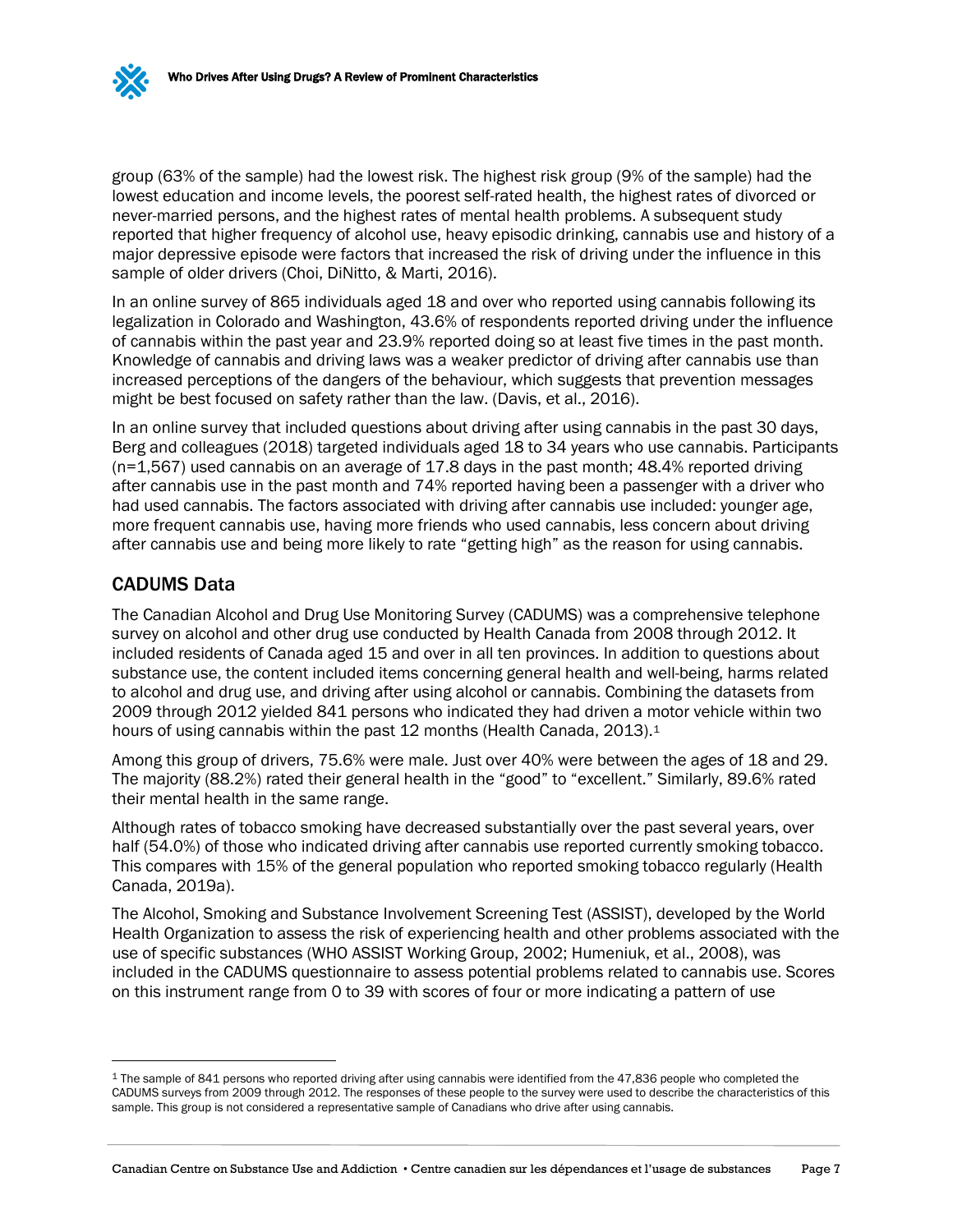associated with a moderate to high risk of experiencing problems and dependency. Among the group that indicated they drove after using cannabis, 81.8% had ASSIST scores of four or higher.

The use of other substances was commonly reported by people who drive after using cannabis. Among this group of drivers, 32.4% reported the use of at least one other drug in addition to cannabis in the year prior to the survey.

People who drive after using cannabis also report heavy alcohol consumption. Among this group, 28% reported drinking five or more (males) or four or more (females) drinks on a single occasion at least once a week. The Alcohol Use Disorders Identification Test (AUDIT), a 10-item test developed by the World Health Organization to screen for harmful patterns of alcohol use (Babor et al., 2001), was also included in the CADUMS questionnaire. Scores of eight or more are indicative of hazardous and harmful alcohol use and possible alcohol dependency. Among respondents who reported driving after the use of cannabis, 57% had AUDIT scores of at least eight.

Among the group of 841 people identified in CADUMS who reported driving after the use of cannabis, riding as a passenger with other drivers who have used alcohol or cannabis was also commonly reported. Among those who drove after using cannabis, 42.8% reported riding as a passenger with someone who had been drinking and 73.9% indicated that they had been a passenger in a vehicle driven by someone who had recently used cannabis.

The Canadian Cannabis Survey (n=12,958) determined that among persons who indicated they used cannabis, 38.7% also reported that they had driven a vehicle within two hours of using it. Males were almost twice as likely as females to report having done so (47.9% and 25.5%, respectively). Persons aged 25 and over were most likely to report driving after using cannabis (40.9%), than people younger than 25 (Health Canada, 2019b).

### <span id="page-11-0"></span>**Driver Surveys**

Roadside surveys of drivers provide a unique perspective on alcohol and drug use by drivers. By collecting biological samples from drivers on the road, these surveys determine alcohol and drug use at the time of driving. The U.S. National Roadside Survey 2013–2014 (Kelley-Baker et al., 2017) collected oral fluid or blood samples or both from 5,907 nighttime drivers and 1,991 daytime drivers. Overall, 22.3% of daytime drivers tested positive for drugs and 22.5% of nighttime drivers were drug-positive.

Overall drug use was similar during the day and at night, but medications were higher during daytime hours. The combination of alcohol and drugs was more common at night. Cannabis use was more commonly found among male drivers both during the day and the night. Male drivers were more likely than females to test positive for cannabis at all times.

Illegal drugs were detected most frequently among drivers age 16–34 during the day and the night, whereas medications were more common among those over 44 years of age.

Although almost all drivers were found to be wearing seat belts (99%), those who were not using restraints were more likely to test positive for cannabis or other drugs, particularly during nighttime hours.

Roadside surveys similar to those conducted in the United States have also been conducted in various jurisdictions in Canada. The province of British Columbia has conducted several such surveys, most recently in 2018 (Beirness, 2018). A total of 1,878 drivers were interviewed on Wednesday through Saturday nights between the hours of 9 p.m. and 3 a.m. in five cities across the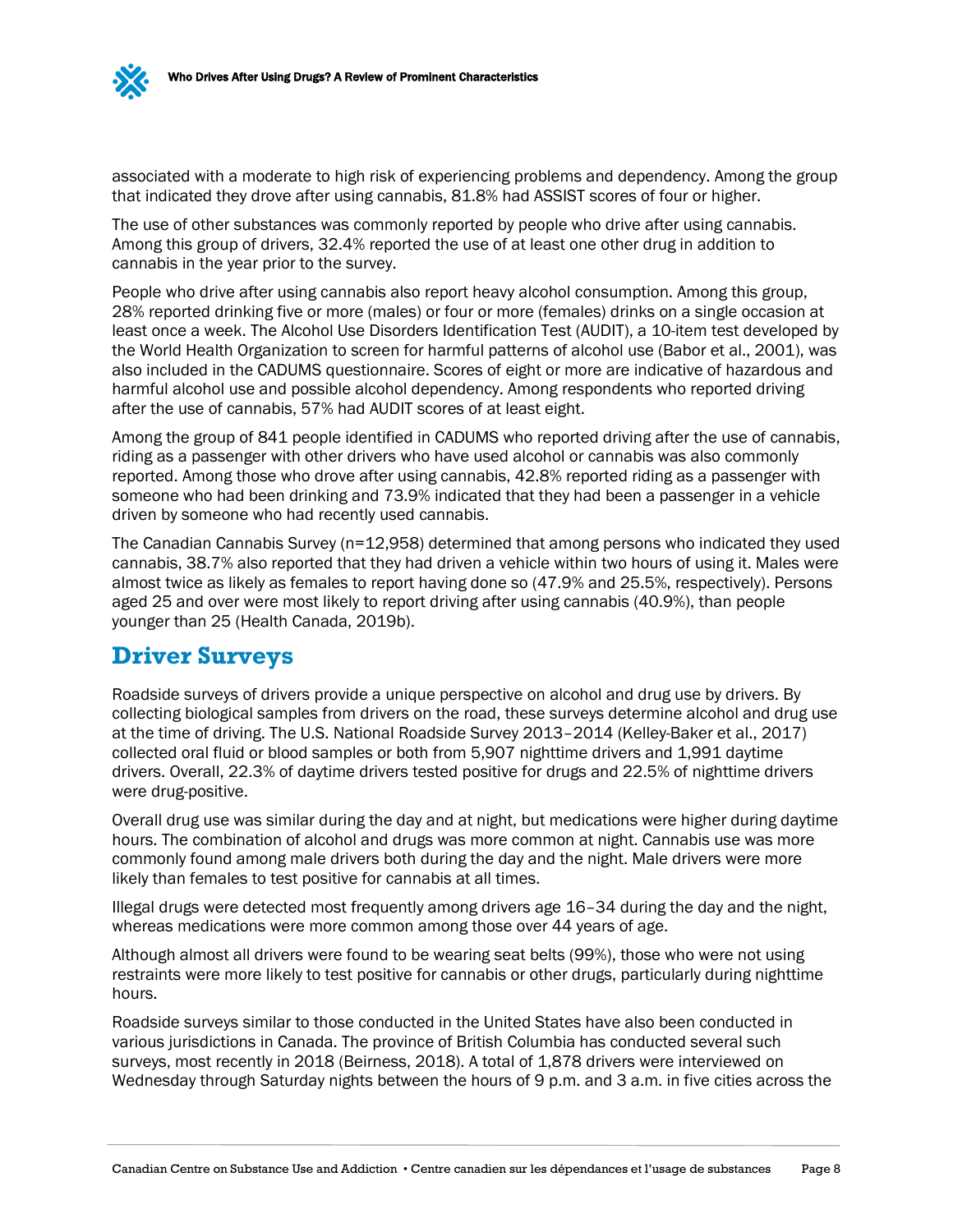province. Overall, 8.5% of drivers tested positive for drugs; 4.9% were positive for alcohol. Cannabis accounted for 70% of all drugs detected.

Male drivers were twice as likely as females to be positive for drugs. Drivers age 19–25 and those over 55 were most likely to test positive. Drug use was most prevalent on Thursday night and least common on Saturday night. Drivers on the road between 1:30 and 3:00 a.m. had the highest rates of drug use. Drug use was most common among drivers of pick-up trucks and least common among drivers of mini vans. Drivers with a single same-sex passenger were most likely to be drug-positive.

### <span id="page-12-0"></span>**Arrested Drivers**

A good deal of what is known about the characteristics of alcohol-impaired drivers has been derived from studies that have examined groups of drivers who were arrested for their behaviour. In many cases, studies of this population have been conducted within educational and rehabilitation programs designed specifically for the purpose of preventing subsequent occurrences of the behaviour. For a variety of reasons, convicted alcohol-impaired drivers still outnumber drug-impaired drivers by a wide margin. Very few rehabilitation programs have been developed specifically for drugimpaired drivers. Nevertheless, a few studies of drug-impaired offenders have emerged.

Holmgren and colleagues (2008) used a large database of alcohol- and drug-impaired offenders in Sweden to examine re-arrest rates. Males comprised 85% of the sample. Re-arrest rates were significantly higher among drug-impaired drivers (68%) than among alcohol-impaired drivers (14%). Drug concentrations were also higher upon re-arrest than at the time of first arrest.

Maxwell (2012) used a large database of patients entering a substance use treatment program in Texas who had one or more prior impaired driving arrests. Those with a primary problem with cannabis were younger and more likely to be male; females were more likely to use sedatives or opioids. Those whose problem involved alcohol were approximately 10 years older than those with a drug problem. Individuals who used drugs reported more severe problems, more daily use and more mental health issues.

#### Drug Recognition Expert Evaluations

Drivers suspected of drug-impaired driving are often subject to evaluation by a Drug Recognition Expert using the Drug Evaluation and Classification (DEC) protocol. With the cooperation and assistance of the International Association of Chiefs of Police and the DEC coordinators in Canada and several states, DEC evaluations (n=5,920) were collected from police agencies in Canada and United States for use in various projects examining the signs and symptoms of different categories of drugs (e.g., Beirness, Beasley, Porath, & Smith, 2017; Beirness & Porath, 2019; Porath & Beirness, 2019). These data do not represent a random sample of all drivers arrested for drug-impaired driving. Nevertheless, the large sample of cases provides valuable information on the characteristics of drug-impaired drivers and the circumstances of their arrest.

Overall, males comprised 72% of the drug-impaired drivers in this sample. Females were somewhat older than males with 52% between the ages of 26 and 45; 56% of males were between 19 and 35 years of age. The most frequent type of drug used by females was depressants; cannabis was most commonly found among males.

The largest proportion of arrests (45%) occurred between 6 p.m. and midnight; 27% occurred between noon and 6 p.m. An exception to this pattern was arrests involving cannabis; 25% of drivers arrested for driving while impaired by cannabis occurred between midnight and 6 a.m.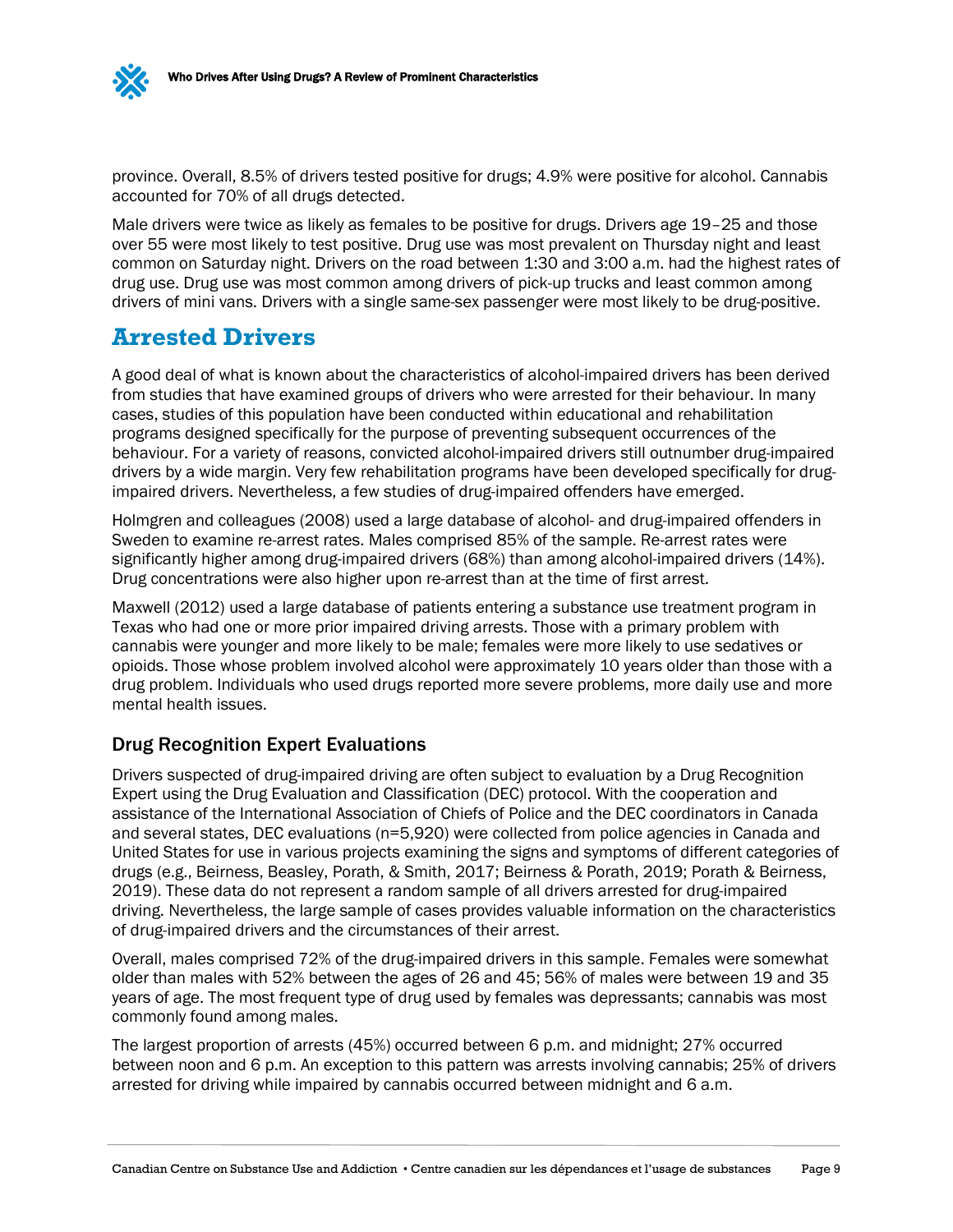

Just under 20% of drivers were arrested following involvement in a crash. The highest proportion (38%) of these crashes occurred between noon and 6 p.m.; 34% occurred between 6 p.m. and midnight. Depressant drugs and narcotic analgesics were found in over half of all drivers involved in crashes.

### <span id="page-13-0"></span>**Crash-involved Drivers**

Impaired drivers who become involved in crashes are of considerable interest because they are the ones whose behaviour directly affects others as well as themselves. The key to studying this population is the collection of a biological sample for drug testing as soon as possible following the crash. This can be challenging. Testing crash-involved drivers for drugs and alcohol is not the first priority at a crash scene. Getting the injured to hospital, investigating the crash and clearing the scene generally take precedence.

Blood samples are often collected at the hospital for medical reasons. If there is sufficient sample volume, the blood remaining after medical needs have been met can be tested for the presence of alcohol and psychoactive drugs. Brubacher and colleagues (2016) collected such samples from 1,097 drivers in British Columbia. Cannabis was detected more often in drivers involved in nighttime crashes, crashes that occurred on the weekend and crashes that involved only a single vehicle. Alcohol and cannabis were often used together.

Fatal crashes are generally subject to more rigorous investigation than either property damage or personal injury crashes. Although testing for the presence of alcohol among fatally injured drivers has been common practice for many years, testing rates for drugs in Canada<sup>[2](#page-13-1)</sup> (81.9%) have only recently become comparable to rates of testing for alcohol (87.7%) (Brown, Vanlaar, & Robertson, 2017). A comparison of the alcohol and drug data in 2014 show that drug use (42.4%) now exceeds that of alcohol use (28.4%) by fatally injured drivers. Drug use is more common than alcohol among both men and women. Drug use was common among fatally injured drivers of all ages, exceeding 40% in all age groups except those aged 16 to 19 (36.2%). Although alcohol and drugs are about equally likely to be found among drivers who die in single vehicle crashes (49.2% alcohol, 48.8% drugs), multiple vehicle crashes are considerably more likely to involve drugs (37.9%) than alcohol (13.7%). The most commonly found drug in driver fatalities is cannabis (44.7%), followed by depressants (41.2%).

Romano and Pollini (2013) examined drug and alcohol test results from 16,942 drivers killed in single vehicle crashes contained in the Fatality Analysis Reporting System in the United States. Alcohol was detected in 45.1% of fatalities; drugs were detected in 25.9%. Male drivers were significantly more likely than females to be positive for alcohol, but there was no sex difference in overall drug prevalence. However, there were differences between males and females by drug category. Males were more likely to test positive for cannabis whereas females were more likely to test positive for depressants and opioids. Perhaps most revealing was the fact that the characteristics of drug-involved fatal crashes differed markedly from those that involved alcohol. Whereas alcohol-involved crashes are most prominent on weekend nights and particularly during late night–early morning hours, drug-involved crashes were distributed evenly throughout all times of day and all days of the week.

<span id="page-13-1"></span> <sup>2</sup> This statement does not apply to data for British Columbia.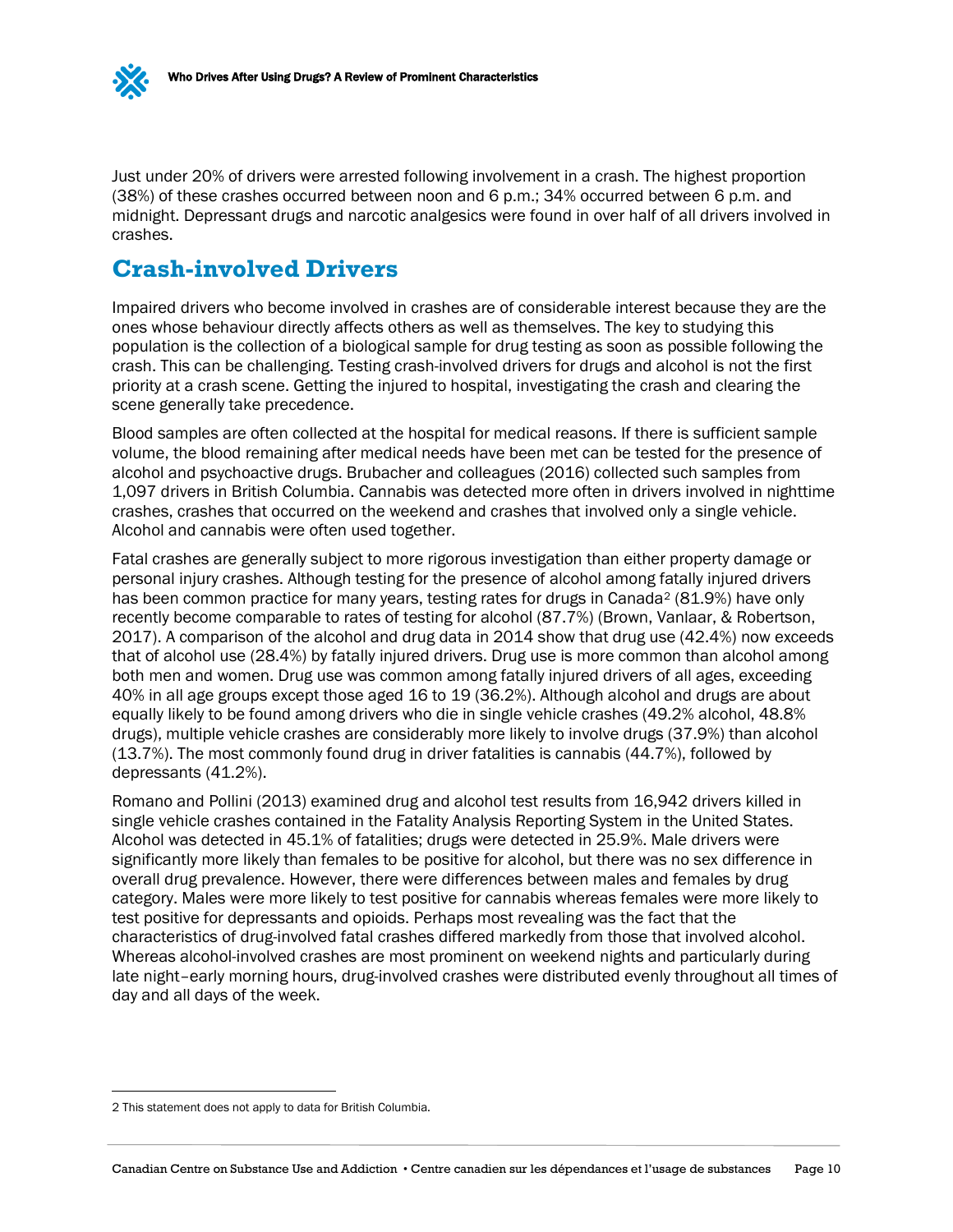

## <span id="page-14-0"></span>**Discussion**

Information from research examining various subgroups of drivers reveals insights into the characteristics of those who drive after drug use. Population surveys provide data on people who self-identify as having driven following the use of drugs. These surveys allow a comparison of the characteristics of those who engage in the behaviour with those who do not. In addition, population surveys can assess a broad range of psychosocial characteristics such as health status, other drug and alcohol use, and personality dimensions such as sensation seeking. These studies are valuable, but are limited by the extent to which drivers are willing to admit engaging in the behaviour. Studies of drivers whose drugged-driving behaviour has come to the attention of police either through an impaired driving arrest or crash involvement provide information on a subgroup of all drugged drivers. The scope of information available can vary considerably. Special studies with arrested drinking drivers have been particularly important in identifying high-risk subgroups of alcoholimpaired drivers, but few such studies with groups of drug-impaired drivers have emerged.

From the available research, it is apparent that males predominate among those who drive after drug use. The exception is among fatally injured drivers, where males and females are equally likely to test positive for drug use. Male drivers, however, tend to drive after using cannabis; females are more likely to drive after using sedatives or opioids.

Persons who drive after using drugs are generally younger than those who drive after drinking. Drivers in their 20s were most prominent among those who reported driving after cannabis use, whereas drinking drivers were more likely to be 30 to 45 years of age.

Those who drive after drug use are also likely to engage in other health-compromising and high-risk behaviours, including tobacco smoking, use of other drugs and riding as a passenger with a driver who has used alcohol or drugs.

Greater involvement with drug use is also characteristic of those who drive after drug use. Initiating drug use at an early age, high frequency of drug use and the use of more than one substance is commonly reported. The probability of experiencing drug-related problems is high for these drivers.

Drivers who report operating a vehicle after using cannabis also report frequent and heavy alcohol use. This subgroup of drugged drivers represents a group that is also at high-risk of driving after drinking and of experiencing serious substance use problems.

Population surveys have also reported high levels of impulsivity, sensation seeking and depression, and lower levels of perceived risk among those who drive after using drugs. These characteristics have also been reported among groups of drinking drivers and might contribute to the overall willingness of these individuals to engage in these behaviours.

Despite the fact that drug use by drivers now rivals the use of alcohol by drivers as one of the most prominent issues in road safety, research to help identify those at greatest risk of drug-impaired driving has lagged behind that on drivers who drink. Although there appears to be considerable overlap among the characteristics of those who engage in driving after using either alcohol or drugs, simply assuming that driving after alcohol- and drug use are different expressions of essentially the same behaviour and that the same characteristics and motivations underlie both could lead to erroneous conclusions about the most effective measures to deal with the behaviour.

Clearly, there are similarities between alcohol use and drug use. To a large extent, alcohol and drugs are often used to experience their pleasurable effects. However, whereas all types of beverage alcohol contain the same psychoactive ingredient (i.e., ethyl alcohol), there are numerous types of drugs, all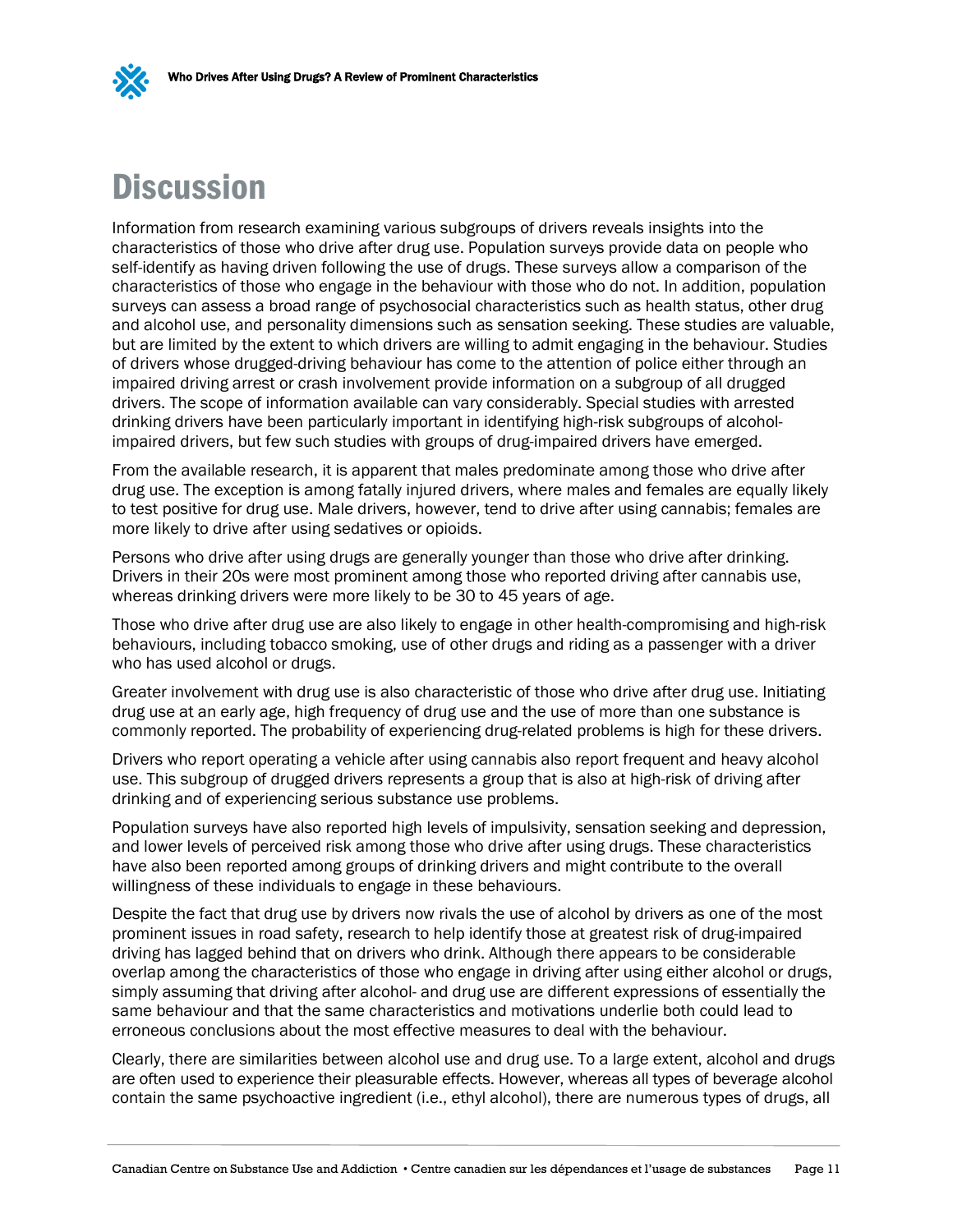of which can have a different set of intoxicating and impairing effects. Some drugs (e.g., cocaine) are used for non-medical purposes; others are taken to treat medical conditions (e.g., opioids). The circumstances under which these various types of drug use occur, the characteristics and motivations of those who use them, and the associated risks and harms can vary substantially. A better understanding of drug use and driving behaviour requires additional studies to examine the similarities and differences among the two behaviours and the characteristics of those who engage in them.

Drug use among male drivers is more prominent than among females, and it was noted that the types of drugs used differ between males and females. The current focus on cannabis, which is most often used by male drivers, could unintentionally exclude or limit the inclusion of females in studies in this area. Specific studies of females who drive after drug use could provide greater insights into the underlying patterns of drug use among females and lead to better prevention and intervention programs.

Despite the existence of prominent characteristics, there remains a considerable degree of heterogeneity within this population. As we move forward in our understanding of this area, we need to be mindful of the fact that not all people who drive after using drugs will exhibit the same pattern of characteristics. As was the case for drivers who drink, there might well exist a large subgroup of drivers who use drugs that will not stand out or display any particular characteristics that would distinguish them from the general population of drivers. For this reason, continued dissemination of broad-based, evidence-informed prevention messages is required to inform, change attitudes and enhance general deterrence.

The findings from this work are also limited because they are not based on a systematic review of the literature. The objective of this review, however, was to explore the literature and data that were readily available to provide an initial indication of the characteristics of persons who drive after drug use and to determine whether this group might differ from those who drive after drinking. It is anticipated that the findings reviewed in this report could prompt further research to better understand drugged-driving behaviour and those who engage in it.

Despite the variability of characteristics within the population of people who drive after using drugs, further research could reveal sets of prominent characteristics that define distinct subgroups of this population. These subgroups might differ in the frequency of driving after drug use, the personal and environmental factors precipitating the behaviour, and degree of risk of experiencing negative consequences as a result of engaging in driving after using drugs. The identification of such subgroups can be used to facilitate the creation of targeted prevention and public education messages and programs, enhance the implementation of more efficient enforcement activities, and contribute to the development of more effective rehabilitation programs directed at specific factors associated with the behaviour within these subgroups. Better understanding of the characteristics of target groups is a critical step in reducing the prevalence of drugged-driving behaviour and the negative consequences associated with it.

As the legalization of cannabis continues to expand across countries, the landscape of drug use, driving after the use of drugs and the characteristics of those who engage in the behaviour could change substantially. Continued monitoring is essential to help ensure that prevention, intervention and rehabilitation programs remain up to date and best able to address the issues.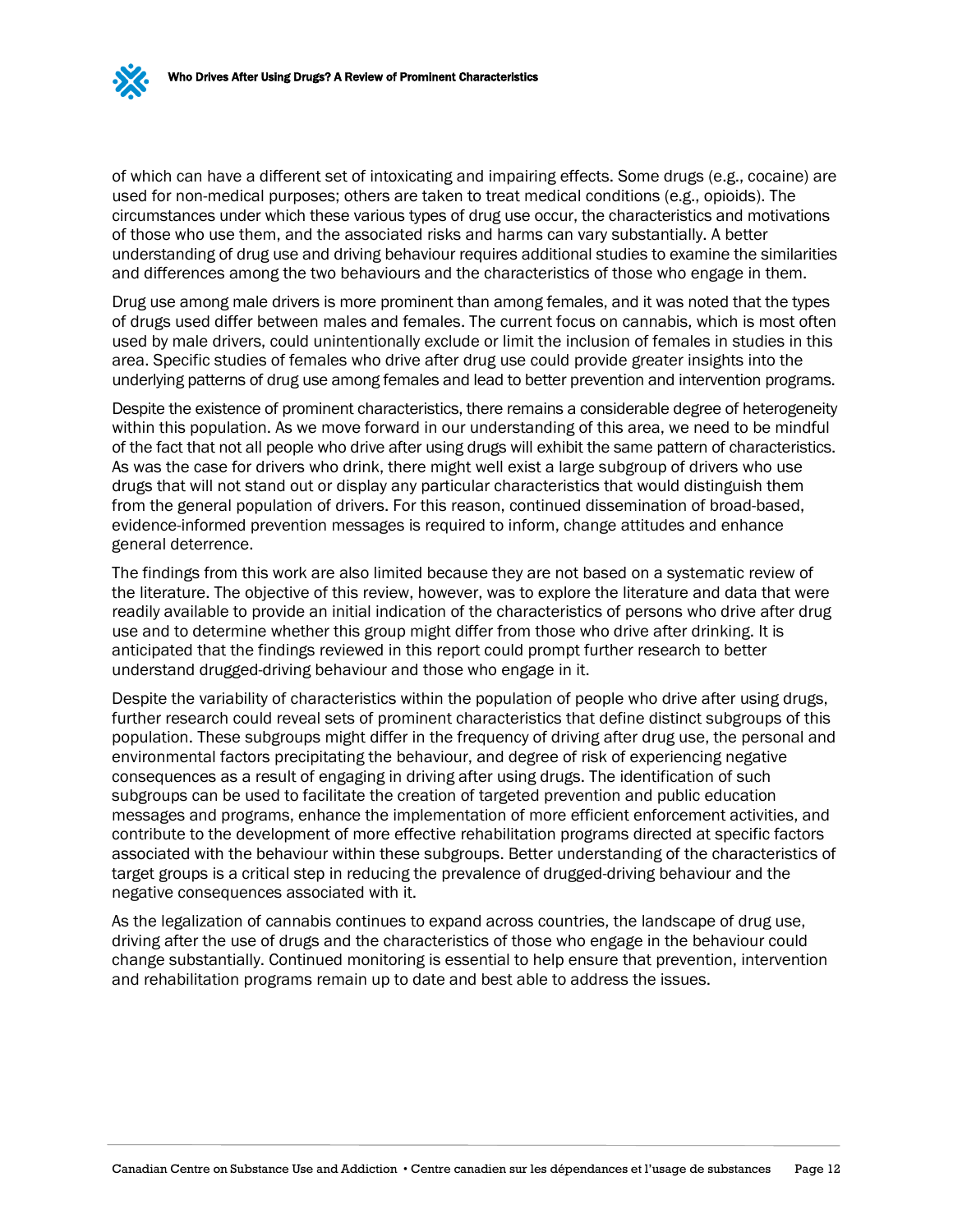

### <span id="page-16-0"></span>References

- Arstein-Kerslake, G.W., & Peck, R.C. (1986). *A typological analysis of California DUI offenders and DUI recidivism correlates* (Report No. DOT HS 806 994). Washington, DC: U.S. Department of Transportation, National Highway Traffic Safety Administration.
- Asbridge, M., Cartwright, J., & Langille, D. (2015). Driving under the influence of opioids among high school students in Atlantic Canada: Prevalence, correlates, and the role of medical versus recreational consumption. *Accident Analysis and Prevention*, *75*, 184–191.
- Azofeifa, A., Mattson, M.E., & Lyerla, R. (2015). Driving under the influence of alcohol, marijuana, and alcohol and marijuana combined among persons aged 16–25 years: United States, 2002– 2014. *Morbidity and Mortality Weekly Report*, *64*(48), 1325–1329.
- Babor, T.F., Higgins-Biddle, J., Saunders, J.B., & Monteiro, M.G. (2001). *The alcohol use disorders identification tests. Guidelines for use in primary care* (2nd ed.)*.* Geneva: World Health Organization, Department of Mental Health and Substance Dependence.
- Beirness, D.J. (2018). *Alcohol and drug use by drivers in British Columbia: Findings from the 2018 roadside survey*. Victoria, B.C.: RoadSafetyBC.
- Beirness, D.J., & Porath, A.J. (2019). *Drug Evaluation and Classification Program review and enhancement study*. Washington, DC: AAA Foundation for Traffic Safety.
- Beirness, D.J., Beasley, E.E., Porath, A.J., & Smith, D.R. (2017). *Evaluation of the Standardized Field Sobriety Test (SFST) and potential supplementary tests for detecting drug impairment in drivers.* Retrieved from [https://www.library.mto.gov.on.ca/SydneyPLUS/Sydney/Portal/default.aspx?component=AAAAIY](https://www.library.mto.gov.on.ca/SydneyPLUS/Sydney/Portal/default.aspx?component=AAAAIY&record=7989a7a3-1f2c-4168-b0ae-afeea1cdaeb2) [&record=7989a7a3-1f2c-4168-b0ae-afeea1cdaeb2](https://www.library.mto.gov.on.ca/SydneyPLUS/Sydney/Portal/default.aspx?component=AAAAIY&record=7989a7a3-1f2c-4168-b0ae-afeea1cdaeb2)
- Beirness, D.J., Mayhew, D.R. & Simpson, H.M. (1996). *DWI repeat offenders: A review and synthesis of the literature*. Ottawa, Ont.: Health Canada.
- Benotsch, E.G., Martin, A.M., Koester, S., Mason, M.J., Jeffers, A.J., & Snipes, D.J. (2015). Driving under the influence of prescription drugs used nonmedically: Associations in a young adult sample. *Substance Abuse*, *36*(1), 99–105.
- Berg, C.J., Daniel, C.N., Vu, M., Li, J., Martin, K., & Le, L. (2018). Marijuana use and driving under the influence among young adults: A socioecological perspective on risk factors. *Substance Use and Misuse*, *53*(3), 370–380.
- Brown, S.W., Vanlaar, W.G.M., & Robertson, R.D. (2017). *The alcohol and drug-crash problem in Canada. 2014 report*. Ottawa, Ont.: Canadian Council of Motor Transport Administrators.
- Brubacher, J.R., Chan, H., Martz, W., Schreiber, W., Asbridge, M., Eppler, J., Macdonald, S., Drummer, O. Purssell, R., Andolfatto, G., Mann, R., & Brant, R. (2016). Prevalence of alcohol and drug use in injured British Columbia drivers. *BMJ Open*, *6*(3), e009278.
- Choi, N.G., DiNitto, D.M., & Marti, C.N. (2015). Older adults who are at risk of driving under the influence: A latent class analysis. *Psychology of Addictive Behaviour*s, *29*(3), 725–732.
- Choi, N.G., DiNitto, D.M., & Marti, C.N. (2016). Risk factors for self-reported driving under the influence of alcohol and/or illicit drugs among older adults. *Gerontologist*, *56*(2), 282–291.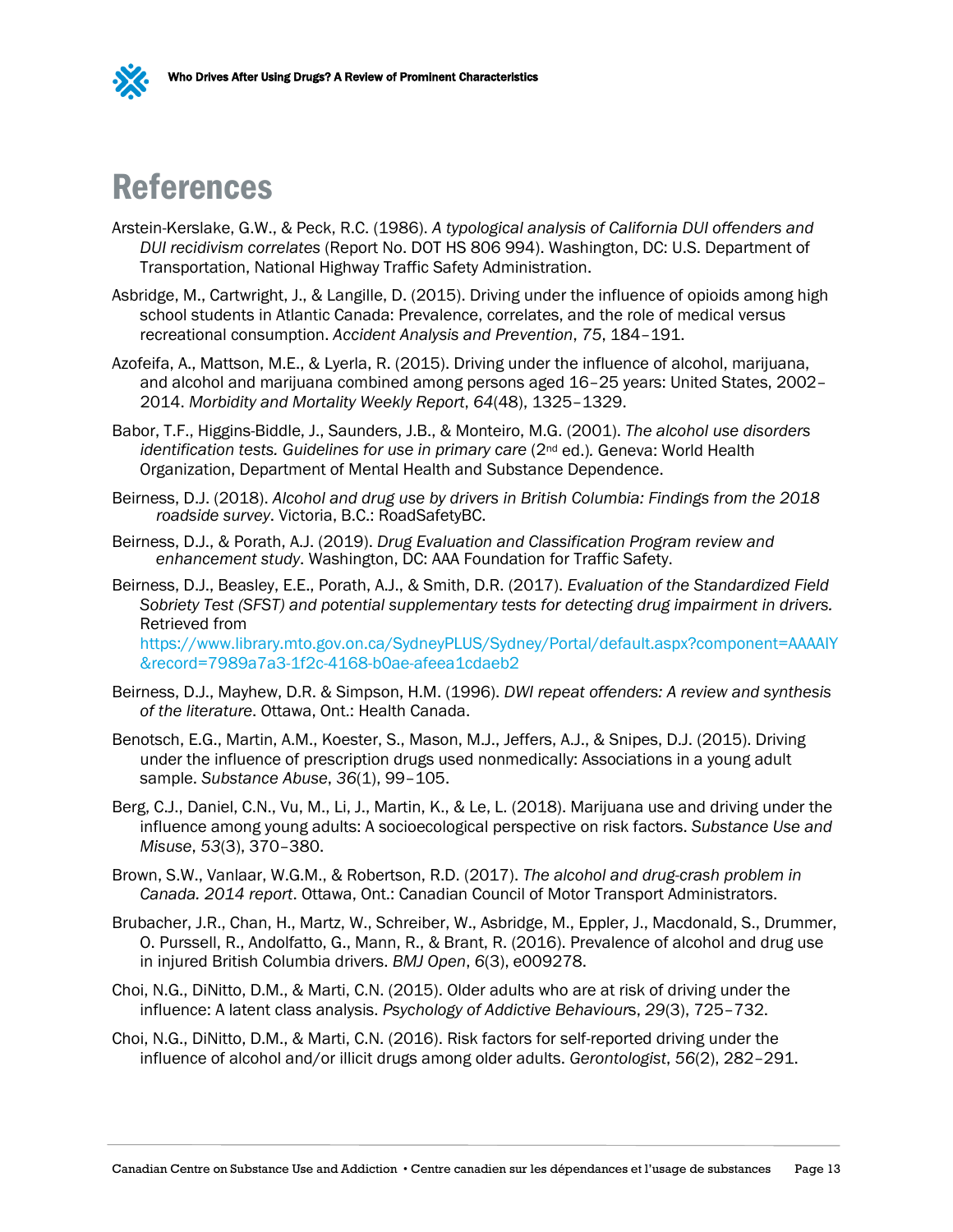

- Donovan, D.M., & Marlatt, G.A. (1982). Personality subtypes among driving-while-intoxicated offenders: Relationship to drinking behavior and riving risk. *Journal of Consulting and Clinical Psychology*, *50*, 241–249.
- Foss, R.D., Feaganes, J.R., & Rodgman, E.A. (2001). Initial effects of graduated driver licensing on 16-year-old driver crashes in North Carolina. *Journal of the American Medical Association, 286*, 1588–1592.
- Health Canada. (2013). *Canadian Alcohol and Drug Use Monitoring Survey. Summary of results for 2012.* Retrieved from [https://www.canada.ca/en/health-canada/services/health](https://www.canada.ca/en/health-canada/services/health-concerns/drug-prevention-treatment/drug-alcohol-use-statistics/canadian-alcohol-drug-use-monitoring-survey-summary-results-2012.html)[concerns/drug-prevention-treatment/drug-alcohol-use-statistics/canadian-alcohol-drug-use](https://www.canada.ca/en/health-canada/services/health-concerns/drug-prevention-treatment/drug-alcohol-use-statistics/canadian-alcohol-drug-use-monitoring-survey-summary-results-2012.html)[monitoring-survey-summary-results-2012.html.](https://www.canada.ca/en/health-canada/services/health-concerns/drug-prevention-treatment/drug-alcohol-use-statistics/canadian-alcohol-drug-use-monitoring-survey-summary-results-2012.html)
- Health Canada. (2019a). *Canadian Tobacco, Alcohol and Drugs Survey (CTADS): Summary of results for 2017*. Retrieved from [https://www.canada.ca/en/health-canada/services/canadian](https://www.canada.ca/en/health-canada/services/canadian-tobacco-alcohol-drugs-survey/2017-summary.html#n5)[tobacco-alcohol-drugs-survey/2017-summary.h](https://www.canada.ca/en/health-canada/services/canadian-tobacco-alcohol-drugs-survey/2017-summary.html)tml.
- Health Canada. (2019b). *Canadian Cannabis Survey 2018 summary*. Retrieved from [https://www.canada.ca/en/services/health/publications/drugs-health-products/](https://www.canada.ca/en/services/health/publications/drugs-health-products/canadian-cannabis-survey-2018-summary.html) [canadian-cannabis-survey-2018-summ](https://www.canada.ca/en/services/health/publications/drugs-health-products/canadian-cannabis-survey-2018-summary.html)ary.html.
- Holmgren, A., Holmgren, P., Kugelberg, F.C., Jones, A.W., & Ahlner, J. (2008). High re-arrest rates among drug-impaired drivers despite zero-tolerance legislation. *Accident Analysis & Prevention*, *40*, 534–540.
- Humeniuk, R., Ali, R., Babor, T.F., Farrell, M., Formigoni, M.L., Jittiwutikarn, J., de Larcerda, R., Ling, W., Marsden, J., Monteiro, M., Nhiwatiwa, S., Pal, H., Poznyak, V., & Simon, S. (2008). Validation of the Alcohol, Smoking and Substance Involvement Screening Test (ASSIST). *Addiction, 103*(6): 1039–1047
- Kelley-Baker, T., Berning, A., Ramirez, A., Lacey, J. H., Carr, K., Waehrer, G., & Compton, R. (2017). *2013–2014 National Roadside Study of alcohol and drug use by drivers: Drug results* (Report No. DOT HS 812 411). Washington, DC: National Highway Traffic Safety Administration.
- Le Strat, Y., Dubertret, C., & Le Foll, B. (2015). Impact of age at onset of cannabis use on cannabis dependence and driving under the influence in the United States. *Accident Analysis & Prevention*, *76*, 1–5.
- Masten, S.V., Foss, R.D., & Marshall, S.W. (2001). Graduated driver licensing and fatal crashes involving 16- to 19-year-old drivers. *Journal of the American Medical Association*, 306, 1098– 1103.
- Mayhew, D.R., Simpson, H.M., des Groseilliers, M., & Williams, A.F. (2001). Impact of the graduated licensing program in Nova Scotia. *Journal of Crash Prevention and Injury Control*, *2*, 179–192.
- Maxwell, J.C. (2012). Drunk versus drugged: How different are the drivers? *Drug and Alcohol Dependence*, *121*, 68–72.
- Porath, A.J., & Beirness, D.J. (2019). Predicting categories of drugs used by suspected drug-impaired drivers using the Drug Evaluation and Classification Program tests. *Traffic Injury Prevention*, *20*, 255–263.